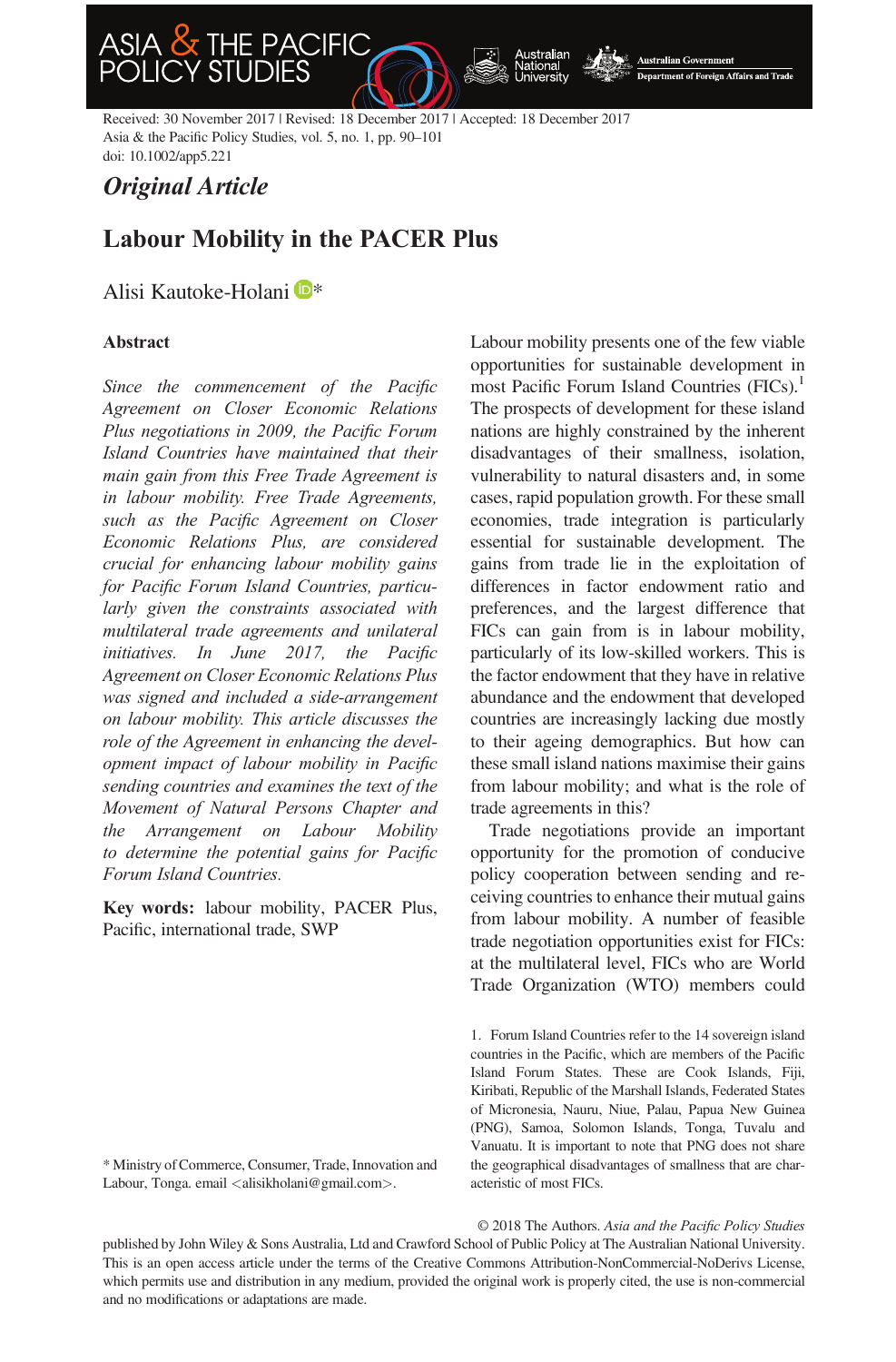push for non-preferential legally binding reforms under the WTO General Agreement on Trade in Services (GATS); or they could negotiate labour mobility reforms through reciprocal Free Trade Agreements (FTAs) such as in the case of the Pacific Agreement on Closer Economic Relations (PACER) Plus between Australia, New Zealand and the FICs. Alternatively, countries could unilaterally undertake regulatory reforms, as in the case of Australia's Seasonal Worker Program (SWP), to address constraints to labour mobility from FICs.

While noting these opportunities, this article focuses on examining the role of the PACER Plus in enhancing the development impact of labour mobility for Pacific sending countries.

#### 1. The Importance of Free Trade Agreements for the Pacific

Free Trade Agreements have become a crucial and irreversible feature of today's international trading system. Since the inception of the WTO, FTAs (in force) have increased from 7 in 1994 to 280 in February 2016 (World Trade Organization 2016). Crawford and Fiorentino (2005) explain that this proliferation of FTAs reflects the increasing number of countries turning to FTAs as a medium for achieving deeper economic integration than that currently available to them through the WTO.

In the case of the Pacific, the reality is that these small economies continue to be marginalised in world trade even under the multilateral non-discrimination framework. FICs have thus pursued FTAs in the belief that it is a framework that better addresses their special development needs and would help develop the necessary institutional framework for further economic integration. Fink and Jansen (2007) support this regional approach for the Pacific when they claimed that the sequence of liberalisation is important, and FTAs provide the stepping stone for multilateral trade liberalisation.

Within these Pacific FTAs is the PACER Plus Agreement. The PACER Plus builds on the original PACER Agreement, ratified in 2001 as a framework for the gradual trade

and economic integration of the economies of FICs and their largest neighbouring countries of Australia and New Zealand. Because of the relatively high volume of trade between FICs and Australia and New Zealand, the PACER Plus is expected to be the most welfare enhancing for FICs as the trade creation benefits of such an integration would outweigh the trade diversion effects, thereby accruing net benefits to members (Jayaraman 2005). From this perspective, the PACER Plus could most likely be the most important FTA for FICs.

Nonetheless, FICs have argued that a conventional FTA would have little impact on their development, given their special development disadvantages and inefficiencies (Pacific Islands Forum Secretariat 2008). Because Australia and New Zealand account for about half of all FIC imports, the adjustment implications of PACER Plus would be more substantial. It would imply greater revenue losses particularly for FICs that have continued to depend on tariffs for a substantial share of government revenue (Nathan Associates Inc. 2007; Institute for International Trade 2008).

Forum island countries have maintained that the main gain that they could achieve from a PACER Plus Agreement is in labour mobility, particularly of low-skilled workers (Pacific Islands Forum Secretariat 2008). FICs stand to potentially gain more from labour mobility negotiations in the PACER Plus relative to the multilateral framework, because in terms of labour migration, receiving countries prefer discriminatory FTAs that would allow them to carefully manage labour flows into their countries (Sáez 2013). But have Australia's labour mobility commitments in FTAs been more liberal than its Mode 4 commitments under the GATS?

#### 2. Nature of Australia's Labour Mobility Commitments in its Existing Free Trade Agreements

Free Trade Agreements among countries with similar levels of development, strong historical ties, and in some cases, geographic proximity,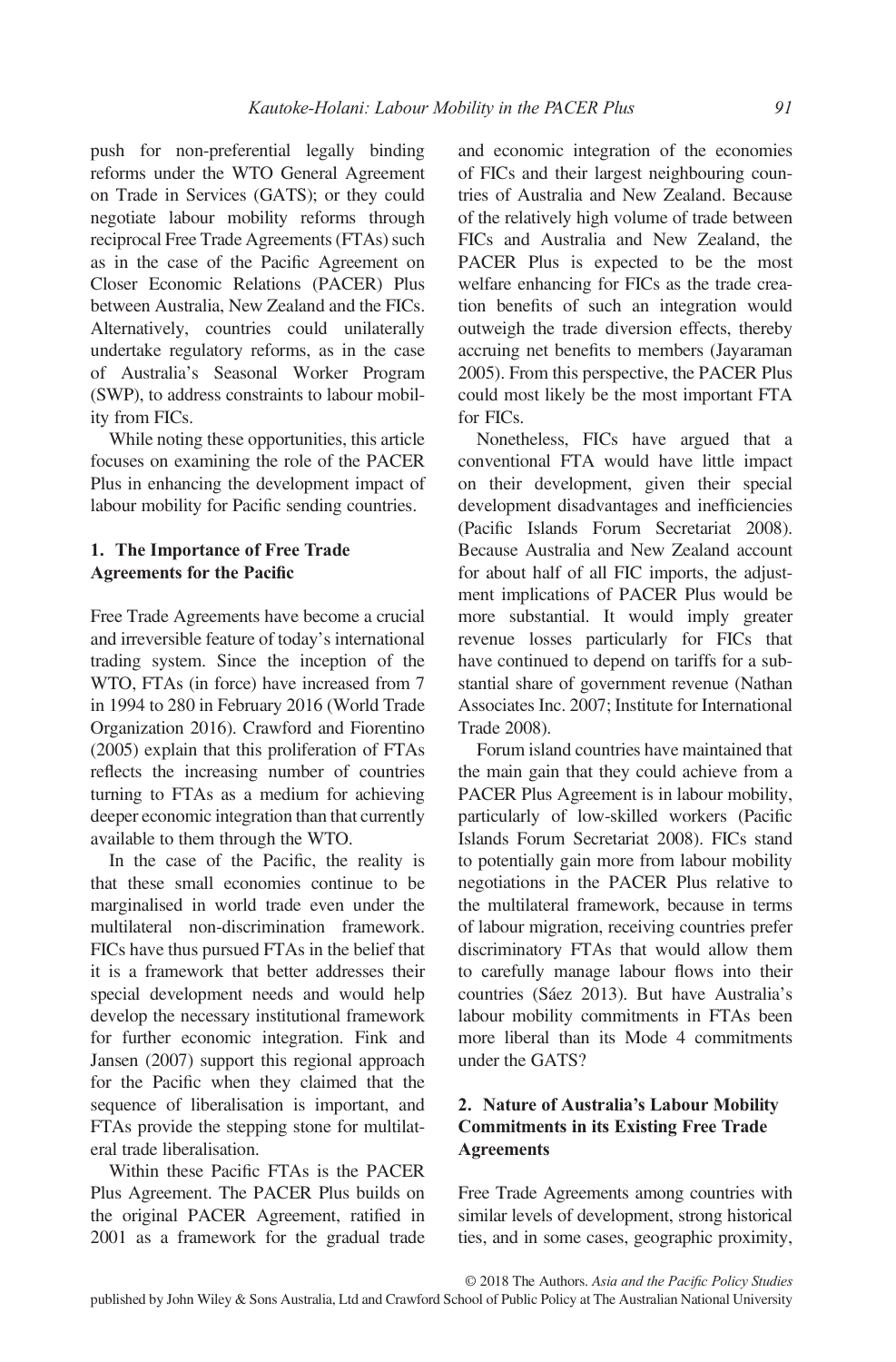

Figure 1 Spectrum of the level of impact of FTAs on Labour Market Access.

Source: Adapted from Fink & Jansen 2007

have included fully liberal commitments that allow free movement of labour between their borders (refer to Figure 1). The Australia–New Zealand Closer Economic Relations is an example of such FTAs. In cases where parties differ in their levels of development, commitments have been more liberal than their temporary movement of natural persons (Mode 4) commitments in the General Agreement on Trade in Services (GATS) commitments but only for a limited range of occupations and skill levels. These FTAs include the North American Free Trade Agreement and the Canada–Chile Agreement. The least liberal FTAs are those that replicate the GATS Mode 4 commitments, which are specifically limited to highly skilled professionals such as intracorporate transferees, senior managers, executives, business visitors and specialists. Analysis of Australia's FTAs by the Productivity Commission (2010) identified that most of these trade agreements were of this category, hence establishing Australia's labour mobility commitments as among the least liberal.

For FICs to benefit from a labour mobility agreement under PACER Plus, it was crucial for Australia and New Zealand to undertake commitments that substantially exceeded their GATS Mode 4 commitments. Australia and New Zealand, however, hesitated to go beyond their GATS commitments because of the concern that they may be challenged under the most favoured nation  $(MFN)^2$  obligation

to offer the concessions granted to FICs, to other WTO members (Institute for International Trade 2008). This concern may be unfounded, because Article V of the GATS exempts FTAs from the MFN obligation subject to the conditions of 'substantial sectoral coverage' and 'elimination of substantially all discrimination'. Article V 3a provides that 'where developing countries are parties to an agreement … flexibility shall be provided regarding the conditions' (World Trade Organization 1995). As such, the inclusion of FIC developing countries and least developed countries suggests that flexibility can be undertaken to qualify PACER Plus under Article V.

Australia and New Zealand's concern stems from the limited scope and ambiguities of these conditions. The Institute for International Trade (2008) claims that it would be difficult to ensure compliance with the conditions for 'substantial sectoral coverage' and 'substantially all discrimination' because of the difficulties associated with measuring trade in services. They suggest that these difficulties could complicate any quantitative analysis required to determine whether PACER Plus complies (Institute for International Trade 2008). Moreover, the condition of 'elimination of substantially all discrimination' negatively implies that Australia and New Zealand (and FIC WTO members) can retain some discrimination against FIC labour under PACER Plus (Institute for International Trade 2008). As such, Australia and New Zealand can maintain the right to discriminate against FIC labour and not provide concessions that exceed their Mode 4 commitments in GATS.

<sup>2.</sup> The MFN is a fundamental WTO principle that promotes non-discrimination among members and requires all members to treat all other members equally.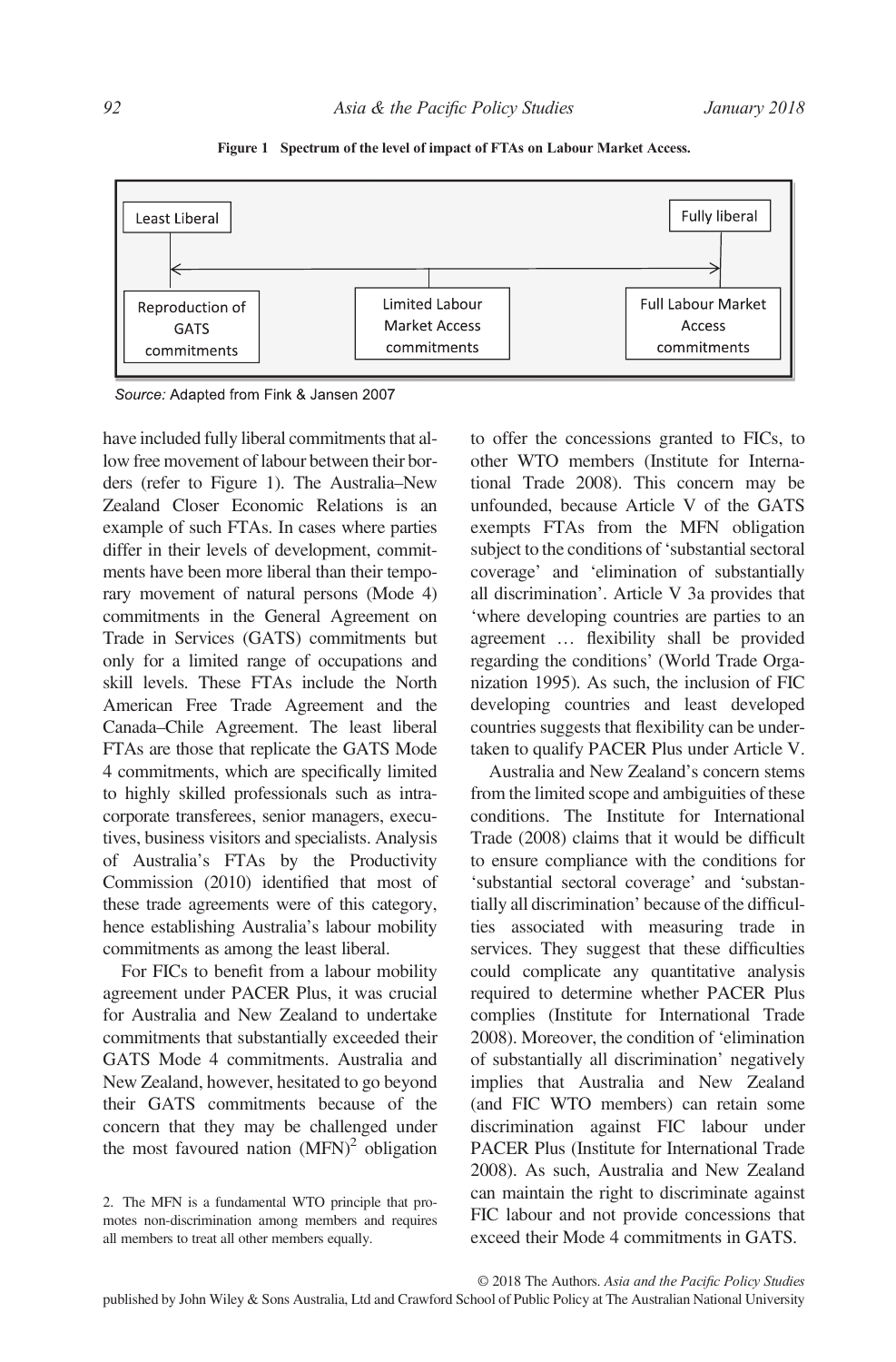Notwithstanding the issues relating to the exemption of the PACER Plus from the MFN obligation, the treatment of labour mobility by other FTAs suggests that labour mobility commitments in these agreements can go beyond the skilled-oriented scope of the GATS Mode 4. Canada for example, in its FTAs with Colombia in 2007 and with Peru in 2008, substantially expanded the scope of commitments to include 50 categories of semi-skilled technicians including plumbers, electricians and gas and oil well drillers. Stephenson and Hufbauer (2011) explain that this dynamic shift in Canada's temporary labour migration commitments was prompted by pressure from the private sector to meet labour shortages in the Canadian market. Thus, Canada's FTAs are predominantly more liberal relative to most other FTAs in the world.

While Canada's example confirms the possibility of adopting a more liberal scope for PACER Plus, Australia's FTAs show that they have mainly limited their commitments to provisions contained in the GATS. In fact, Australia's labour mobility commitments in its FTAs have been mostly limited to highly skilled workers associated with Mode 3. The most outstanding departure from Australia's GATS commitments was in the Australia–New Zealand Closer Economic Relations Trade Agreement with New Zealand, where free labour migration was granted to citizens of both countries. Jayaraman (2013) indicates that this was the level of regional economic integration that the Pacific leaders were anticipating when they agreed to commence the PACER Plus negotiations in 2009.

It was also evident that the Pacific wanted an agreement that went beyond the Australian SWP and the New Zealand Recognized Seasonal Employer (RSE) scheme. Although low-skilled labour mobility is facilitated under these labour mobility programs, the Pacific wanted more binding commitments in the PACER Plus Agreement that would ensure that the region's gains from labour mobility are safeguarded (Jayaraman 2014). Such binding commitments have not been given by Australia in any of its FTAs and thus required a substantial departure from its labour mobility

commitments in both the GATS and FTAs concluded thus far.

#### 3. Labour Mobility Provisions in the Pacific Agreement on Closer Economic Relations Plus Agreement

The PACER Plus was signed on 14 June 2017 by Australia, New Zealand and 8 of the 14 FICs, namely, Cook Islands, Kiribati, Nauru, Niue, Samoa, Solomon Islands, Tonga and Tuvalu. Vanuatu became the ninth FIC party in September 2017.<sup>3</sup> Labour mobility provisions that are consistent with the GATS Mode 4 are provided in the Movement of Natural Persons Chapter, while labour mobility provisions for low-skilled and semi-skilled, which are not within the scope of the GATS, are provided in a non-binding side-arrangement titled the Arrangement on Labour Mobility. This section seeks to determine the potential labour mobility gains for FICs from the PACER Plus by assessing the text of the Movement of Natural Persons Chapter and the Arrangement on Labour Mobility.

• Scope of the Pacific Agreement on Closer Economic Relations Plus labour mobility provisions

The limited scope of the GATS relative to Mode 4 is considered to be one of the primary constraints to the achievement of greater liberalisation in labour mobility at the multilateral level. This experience suggests that it would be crucial for FICs to ensure that the scope of the labour mobility agreement in the PACER Plus effectively covers the skills and occupations that are of interest to them that is, semi-skilled and low-skilled workers. This scope may not necessarily be limited to existing sectors where FICs already have access but should also consider an extension to new potential areas that may increase FIC labour mobility gains.

3. Fiji and PNG withdrew from the PACER Plus negotiations before its conclusion in April 2017 because of dissatisfaction with Australia and New Zealand's positions. Palau, Republic of the Marshall Islands and the Federated States of Micronesia have yet to sign the agreement.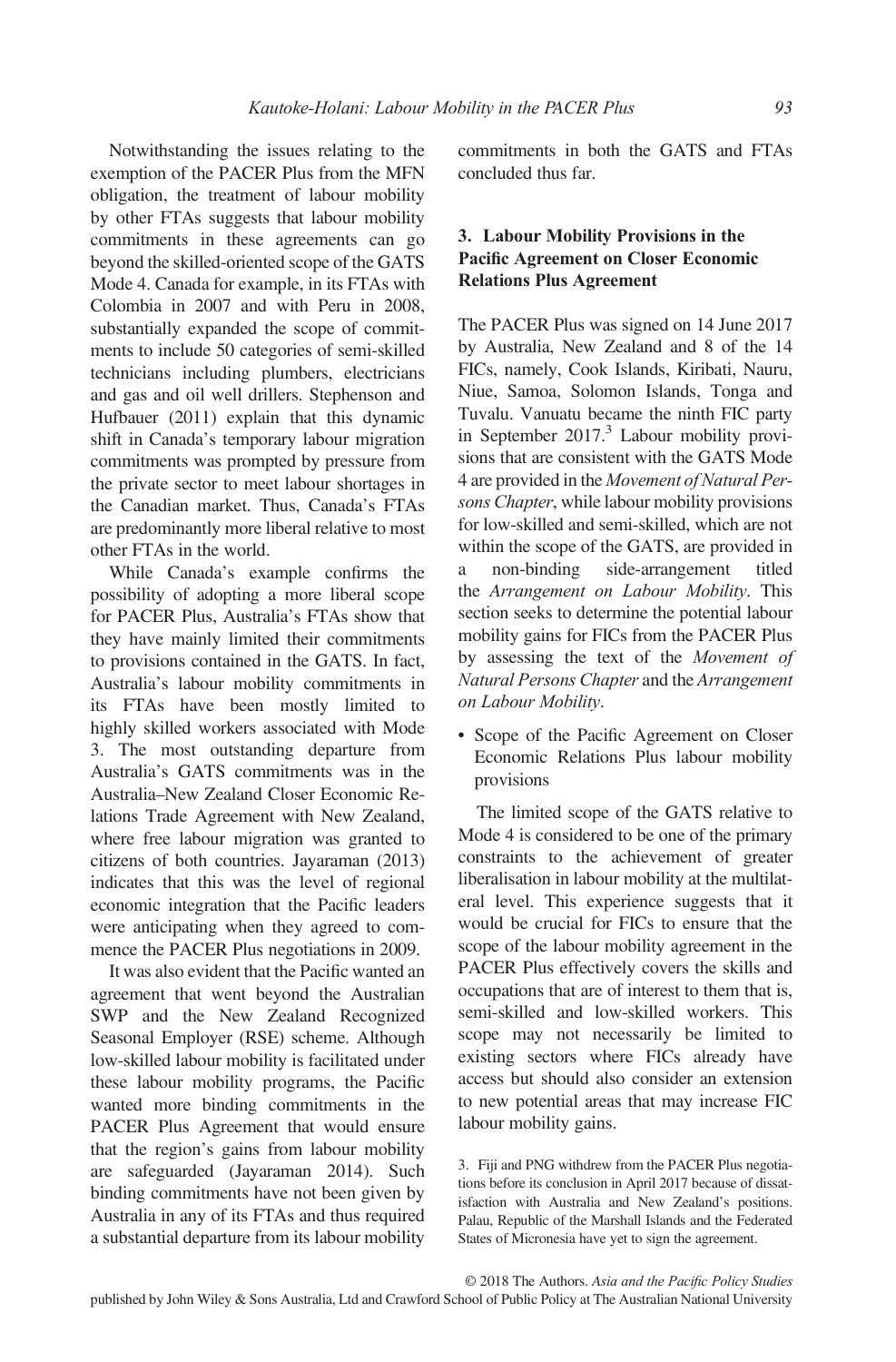One way of doing this would have been through the provision of a non-exclusive list of sectors, skills and occupations to prevent potential ambiguities. FICs could have used the projections made by the Department of Employment in their Employment Outlook to November 2019 report, to establish a list of the low-skilled and semi-skilled occupations that are or will be experiencing the highest labour shortages in Australia, to form their labour mobility negotiations. According to the Department of Employment, the lowskilled occupations with the highest growth rates are general clerks, aged and disabled carers, child carers, education aides, waiters, truck drivers, inquiry clerks, sales assistants, check out operators and office cashiers, as well as kitchenhands (Department of Employment 2015). It is possible that Australia may not have agreed to all the occupations in the list, but such a list could have provided leverage for FICs to negotiate market access outcomes that are better than what is currently available to them.

The binding agreement on labour mobility in the PACER Plus is provided in the 'Movement of Natural Persons' chapter (chapter 8) where commitments on temporary labour migration is provided in schedules of commitments provided by each country. Australia's commitments in this chapter are limited to highly skilled intra-corporate transferees, independent executives, business visitors and contractual service suppliers, and these commitments are equally applied to all sectors. New Zealand's schedule of commitments slightly varies because of its inclusion of installers/servicers and independent service suppliers, but the scope of both schedules is essentially limited to highly skilled professionals. Australia and New Zealand have thus maintained their GATS commitments in the PACER Plus meaning that the labour mobility gains for FICs from the agreement could be highly limited.

Given the limited scope of the binding Movement of Natural Persons chapter, the role of the PACER Plus in increasing labour market access for low-skilled and semi-skilled Pacific workers is now highly contingent on the scope of the Arrangement on Labour Mobility. As mentioned previously, FICs could have increased their market access gains by aligning the scope of the arrangement with the key growth sectors in the Australian economy, including those listed in Table 1. They could have also locked-in market access liberalisation commitments that exceeded what is currently available to FICs under the SWP and RSE. Unfortunately, the official text of the arrangement on Labour Mobility shows that neither of these conditions are met.

The key objectives of the arrangement include 'enhance(ing) labour mobility schemes, including Australia's SWP and New Zealand's RSE to maximise the development benefits for all participating countries' and to 'promote the utilisation of other labour mobility opportunities in Australia and New Zealand for the Developing Country Participants' (Department of Foreign Affairs and Trade 2017a). These objectives suggest that the Arrangement has the intention of exceeding the existing market access levels provided under the SWP and RSE. The problem, however, is that the arrangement does not clarify the scope of the arrangement nor does it outline the skills and occupations which Australia and New Zealand are committed to liberalise. Without clarity in these commitments, it would be difficult for FICs to lock-in market access

Table 1 Basis for a non-exclusive list of occupations in PACER Plus

| Occupation                              | Skill level |
|-----------------------------------------|-------------|
| Carpenters and joiners                  | 3           |
| Gardeners                               | 3           |
| Electricians                            | 3           |
| General clerks                          | 4           |
| Aged and disabled carers                | 4           |
| Child carers                            | 4           |
| Education aides                         | 4           |
| Waiters                                 | 4           |
| Truck drivers                           | 4           |
| Inquiry clerks                          | 4           |
| Sales assistants (general)              | 5           |
| Check out operators and office cashiers | 5           |
| Kitchenhands                            | 5           |

PACER, Pacific Agreement on Closer Economic Relations. Source: Department of Employment 2015, p. 8.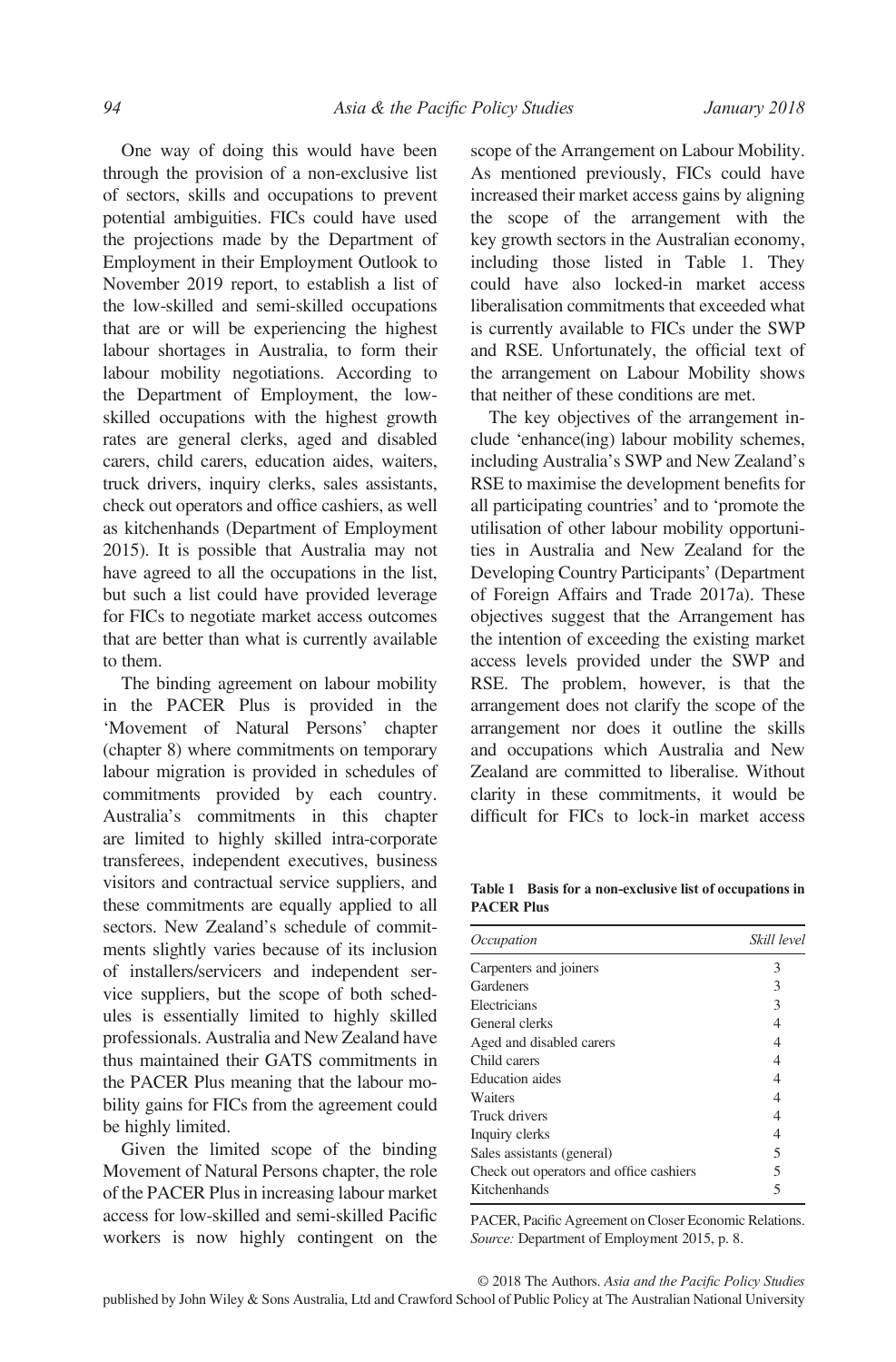commitments that exceed what is currently available to them under the SWP and RSE.

This constraint is made more explicit in paragraph 5 of the Arrangement. This paragraph is specifically for the 'Enhancement of Labour Mobility', but there are no commitments on how this objective will be achieved. Although the parties recognise the mutual gains from labour mobility, the paragraph merely states that '… possibilities of operational improvements and expanding labour mobility opportunities to new occupational areas where there are labour shortages in the receiving countries will be explored' (Department of Foreign Affairs and Trade 2017a). Furthermore, according to the paragraph, the responsibilities of Australia and New Zealand in the enhancement of labour mobility for FICs are limited only to the SWP and RSE. These responsibilities, however, do not include commitments to increase market access for FIC low-skilled and semi-skilled workers beyond what is currently available to them under these bilateral agreements.

The only commitment relating to market access liberalisation in the Arrangement on Labour Mobility is the establishment of a Pacific Labour Mobility Annual Meeting. According to paragraph 4, the Pacific Labour Mobility Annual Meeting is established as 'a mechanism to advance the areas of cooperation identified' in the Arrangement and 'will be responsible for reviewing progress against the key objectives' including the 'enhancement of existing labour mobility schemes and facilitation of other forms of temporary labour mobility' (Department of Foreign Affairs and Trade 2017a). Although it is not a market access commitment, it provides an opportunity for FICs to continue to lobby for increased market access for their low-skilled and semi-skilled workers.

• Reduction/elimination of implicit regulatory barriers

Establishing a broad scope for labour mobility negotiations may not result in increased labour market access for FICs unless immigration barriers are reduced. Australia's Free Trade Agreement with China, known as

the China–Australia Free Trade Agreement, addresses some of these barriers by negotiating specific removal of skills assessment requirements for occupations in a Side Letter on Skills Assessment and Licensing (Figure 2). The side letter explicitly states that 'Australia will remove the requirement for the mandatory skills assessment' for 10 semi-skilled occupations negotiated in the Agreement (Department of Foreign Affairs and Trade 2015). Similarly, under the Singapore–Australia FTA, chapter 11 Article 12 provides that 'neither party shall require labour market testing, labour certification tests or other procedures of similar effect as a condition for temporary entry in respect of natural persons on whom the benefits of this chapter are conferred' (Department of Foreign Affairs and Trade 2016b). FICs could benefit by negotiating similar provisions to reduce immigration barriers to low-skilled and semiskilled labour migration in the labour mobility arrangement within PACER Plus.

The example of the Side Letter on Skills Assessment and Licensing in the China–Australia FTA indicates that specific commitments can be included in a sidearrangement, to remove certain mandatory immigration requirements that may be barriers to labour market access for semi-skilled and low-skilled workers. These regulatory barriers may include strict visa procedures, certification and licensing requirements. The PACER Plus Arrangement on Labour Mobility, however, clearly states in paragraph 3.2 that

These objectives are without prejudice to the right of each Participant to impartially and fairly establish, administer and enforce its immigration, workplace and employment policies and laws, including eligibility criteria.(Department of Foreign Affairs and Trade 2017a)

As such, the Arrangement does not include commitments to reduce regulatory barriers to labour market access.

• Provisions to facilitate regulatory cooperation among parties

Although provisions to exempt FICs from regulatory market access barriers may

© 2018 The Authors. Asia and the Pacific Policy Studies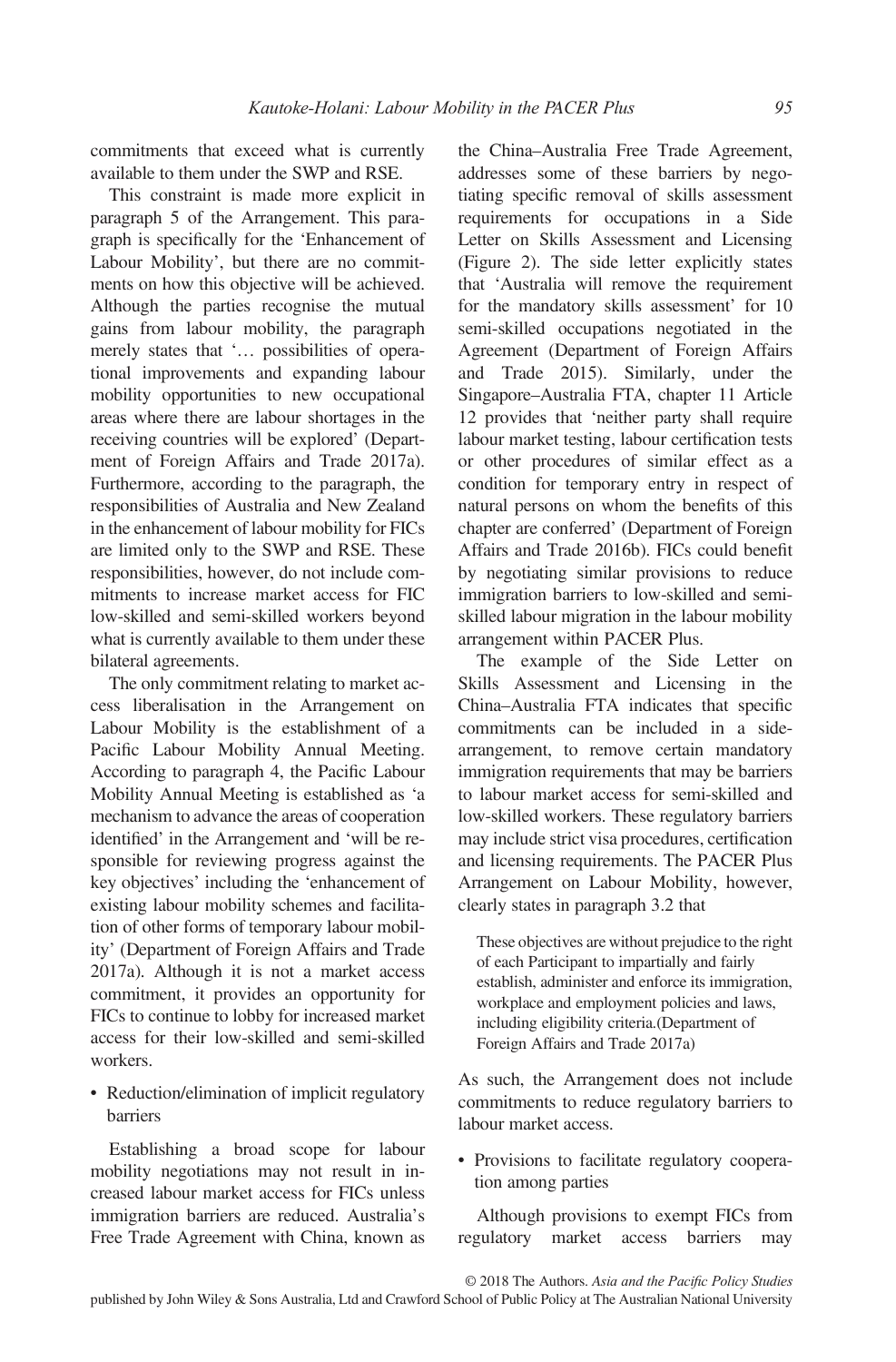#### Figure 2 Excerpt from China–Australia Free Trade Agreement Side Letter on Skills Assessment and Licensing

The Parties undertake to cooperate to streamline relevant skills assessment processes for temporary skilled labour visas, including through reducing the number of occupations currently subject to mandatory skills assessment for Chinese applicants for an Australian Temporary Work (Skilled) visa (subclass 457). Australia will remove the requirement for mandatory skills assessment for the following ten occupations on the date of entry into force of the Agreement. Automotive Electrician [321111] Cabinetmaker [394111] Carpenter [331212] Carpenter and Joiner [331211] Diesel Motor Mechanic [321212] Electrician (General) [341111] Electrician (Special Class) [341112] Joiner [331213] Motor Mechanic (General) [321211] Motorcycle Mechanic [321213] The remaining occupations will be reviewed within two years of the date of entry into force, with the aim of further reducing the number of occupations, or eliminating the requirement within five vears The Parties undertake to cooperate to encourage the streamlining of relevant licensing procedures and to improve access to relevant skills assessments. As part of this work, Trades Recognition Australia (TRA), the China International Contractors Association (CHINCA) and other institutions<sup>1</sup> designated by the Chinese Government will cooperate with a view to expanding access to testing in China for an Australian Offshore Technical Skills Record (OTSR). The Parties undertake to review progress in the above areas, as well as discuss avenues for further cooperation in the areas of skills recognition and licensing, within two years of the date of entry into force of the Agreement.

Source: Department of Foreign Affairs and Trade 2015, p. 1

establish regulatory standards to prevent the use of such barriers for protectionist purposes, in practice, they may not effectively improve market access (Fink & Jansen 2007). Requalification processes may not only take time but may also be highly costly and hence would restrict entry. Fink and Jansen (2007) recommended that the only solution for effectively overcoming these barriers is through positive cooperation between regulatory authorities in sending and receiving countries. Such cooperation could cover areas such as harmonisation of regulatory standards and information exchange.

One of the crucial provisions that could be established under this regulatory cooperation is a Mutual Recognition Arrangement to help address barriers arising from the recognition of qualifications and certifications. Chapter 11 of the Malaysia–Australia FTA is dedicated to a Mutual Recognition Arrangement between the two countries and aims to 'provide the framework for the development of Mutual Recognition Arrangements on qualifications,

registration, licensing and certification requirements and experience for the fulfilment in whole or in part, of standards and criteria for authorisation, licensing or certification' (Department of Foreign Affairs and Trade 2016a). However, this framework is limited only to professional services and would do little to improve access for semi-skilled workers even though they are the most affected by these barriers.

The PACER Plus Arrangement on Labour Mobility recognises the importance of qualifications recognition and includes a provision for the 'Facilitation of Recognition of Qualifications and Registration of Occupations' in paragraph 9 (Department of Foreign Affairs and Trade 2017a). Australia and New Zealand are willing to establish a framework for cooperation in this area through the provision of capacity building support for FICs and information exchange between relevant authorities so as to facilitate the recognition of qualifications. It is important to note that the language used does not strictly impose these as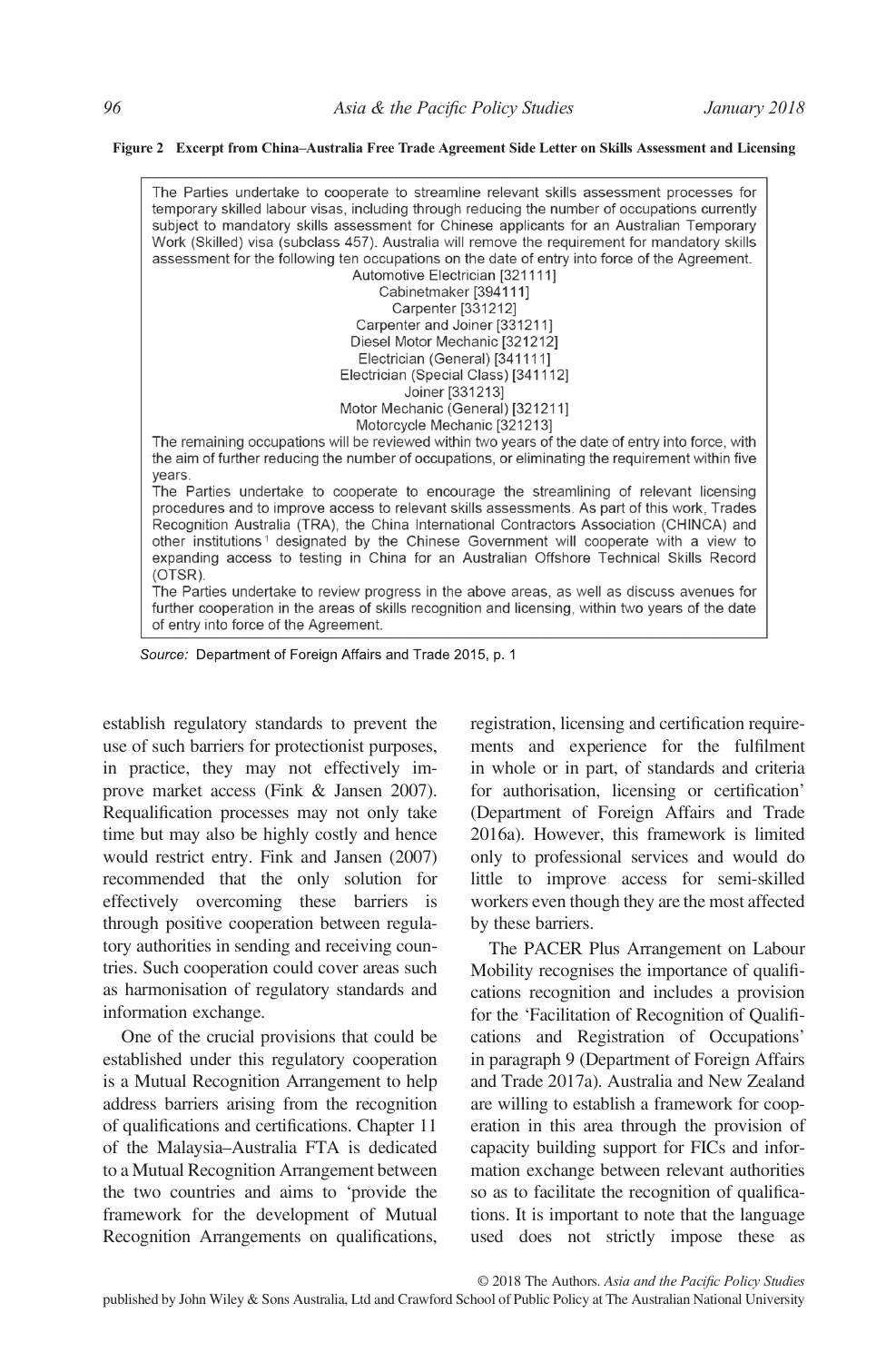commitments that Australia and New Zealand must provide to FICs. As such, it does not promise concrete gains for FICs.

• Non-party most favoured nation clause

Fink and Jansen (2007) also recommended that FTAs should adopt non-party MFN clauses not only to secure benefits granted to third countries but also for transparency purposes. Although such non-party MFN clauses have not been included in any of Australia's FTAs, it is commonly used in the East Asian region. The Japan–Malaysia Economic Partnership Agreement for example, provides under Article 101 that 'each country shall accord to services and service suppliers of the other country treatment no less favourable than that it accords to like services and service suppliers of any third state'.

Because of the importance of labour mobility to FICs' sustainable development, a non-party MFN clause could be beneficial in the sense that it would secure for FICs the most favourable treatment. On the other hand, it could also concurrently reduce FICs' competitiveness in the Australia and New Zealand labour market if such provisions are also included in Australia and New Zealand's FTAs with other developing countries. Competition from popular labour sending countries such as the Philippines and China in the low-skilled and semi-skilled labour markets would most likely be detrimental for FIC temporary labour migration. The ideal scenario for FICs would be for Australia and New Zealand to restrict the provision of this non-party MFN clause only to the PACER Plus.

• Linking labour mobility to development assistance

Kautoke-Holani's (2017) analysis of Tonga's participation in the SWP revealed that enhancing the development impact of labour mobility requires not only improved labour market access for low-skilled workers but also targeted policy actions to increase remittances and skills flows to households and the transfer of these returns through household income diversification. The development and implementation of these policy actions requires

substantial resources that FICs cannot afford. Analysis of the Tongan government budget appropriations in the last five years  $(2011-12$  to  $2015-16)$  revealed that the average budget for labour mobility was an average T\$852,188 (A\$501,858) per annum and T\$981,209 (A\$577,885) for investment and small and medium enterprises development (Tonga Ministry of Finance & National Planning 2011, 2012, 2015). These budget allocations underscore the lack of capacity that FICs have to develop the necessary mix of policies required to enhance the development impact of labour mobility for their countries.

It is therefore crucial for the PACER Plus to link its labour mobility arrangements to sufficient development assistance. This required linkage is not new and was in fact considered by Australia in the inception of the PACER Plus negotiations. In his 2009 speech titled 'Our Pacific Agenda: The Opportunity of PACER Plus', the former Australian Minister for Trade, the Honourable Crean, stated:

Our approach with PACER Plus is entirely consistent with the twin pillars approach that we implement here in Australia: reform at the border and structural reform behind the border. In the case of our region, we see building the capacity of Pacific nations as an essential pillar of PACER Plus - putting substance into the Plus through practical initiatives and capacity building responsive to the needs of Pacific nations… Unlike the EPA, PACER Plus is not just a trade agreement: it is fundamentally concerned with developing the capacity of the Pacific region. (Crean 2009)

This linkage could potentially be established through creating a labour mobility work program under the Development Cooperation chapter to facilitate the implementation of the labour mobility agreement as well as build the capacity of FICs to enhance the development impact of labour mobility in their respective countries. Tonga's participation in the SWP suggests that this work program could include measures to improve access to finance; increase access to business development skills services; Technical Vocational Education and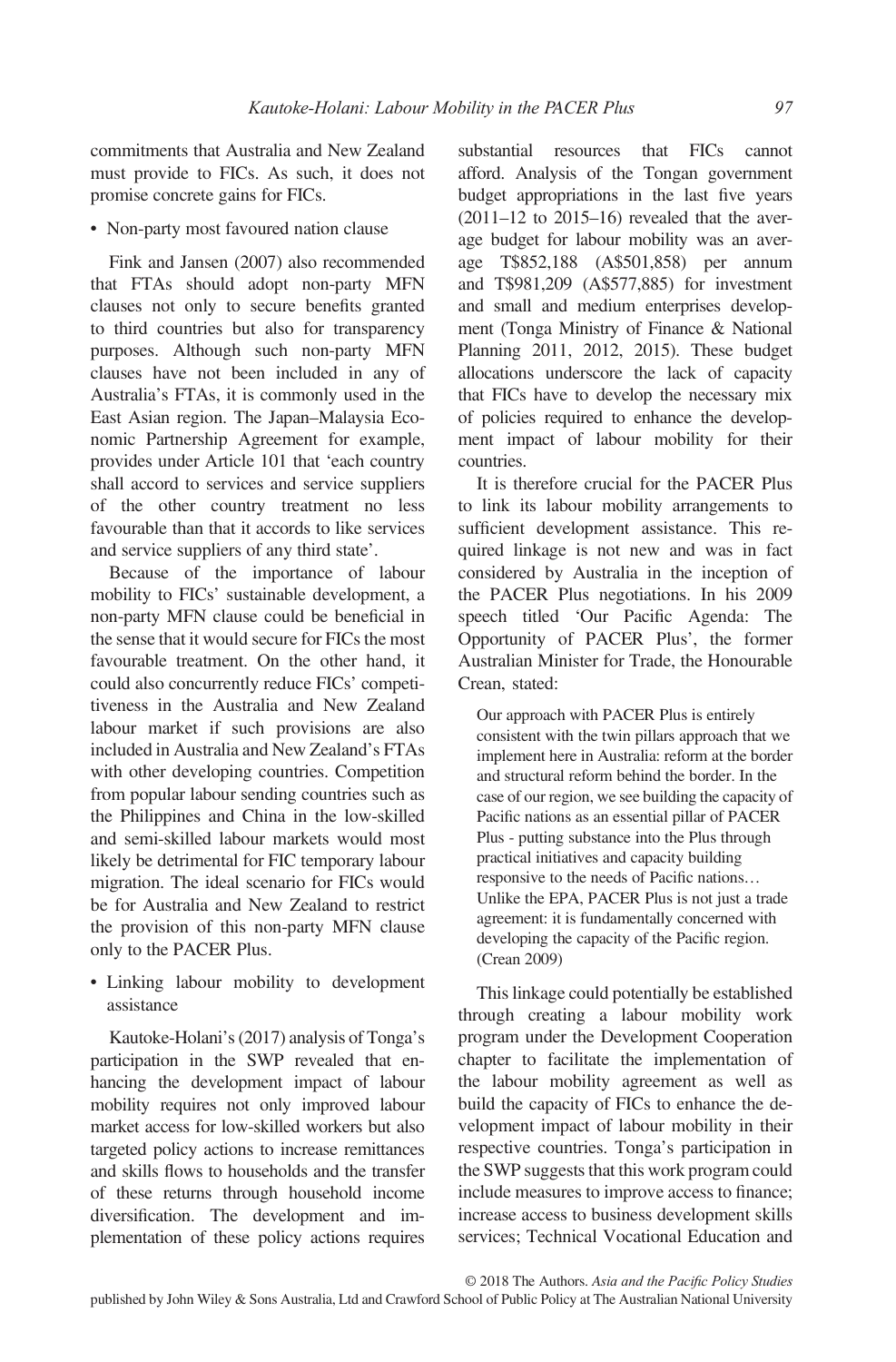Training skills development programs for SWP migrants and their households; development and promotion of collective entrepreneurship including community businesses; programs to develop and promote women's entrepreneurship; and policies to effectively capture the development benefits of diaspora networks. These components may vary among FICs given the diversity within the region; hence, further research would be required to confirm how the findings from Tonga's experience in the SWP best apply to other FICs.

The Implementing Arrangement for Development and Economic Cooperation under the PACER Plus (Department of Foreign Affairs and Trade 2017b) outlines the level of development assistance allocated for the PACER Plus and the key priorities to which this assistance is appropriated. According to this Implementing Arrangement, Australia and New Zealand will provide A\$19 million and NZ\$7 million, respectively, for the implementation of a work program that is designed to assist FICs in implementing the PACER Plus Agreement. In addition, Australia has committed 20 per cent of its official development assistance to the Pacific, and New Zealand 20 per cent of its total official development assistance, to be provided to FICs as 'aid for trade'. This 'aid for trade' is to address the broader trade and investment development needs of FICs.

Labour Mobility is not included in the work program of the PACER Plus but is included as one of the six broader trade and investment development areas that will be funded through the 'aid for trade' funds. This inclusion in the broader trade and investment development areas indicate that funds will be made available to facilitate the development of programs to increase remittances and skills flows to households and the transfer of these returns through household income diversification strategies. The question that remains is how much of this 'aid for trade' funds will be allocated for labour mobility given that there are five other priority development needs vying for these limited funds.

Kautoke-Holani's (2017) research on Tonga's participation in the SWP also found that there are potential violations of workers' rights and labour standards, which affect productivity and the returns from labour mobility. This suggests that FICs may gain from the inclusion of labour standards provision in the PACER Plus labour mobility arrangement. Although labour principles and standards are under the umbrella of the International Labour Organization (ILO) and not subject to WTO rules, several developed countries including the United States and Europe have included labour standard provisions in their FTAs. The United States for example, has included labour standard provisions in the North American Free Trade Agreement, its FTAs with Jordan, Chile, Singapore, Australia, Morocco, Bahrain, Oman and the six countries that are party to the Dominican Republic-Central America Free Trade Agreement (CAFTA-DR). New Zealand has also included labour standard provisions in its FTAs including with Thailand, China and Chile (Pablo 2009).

The concern, however, arises from the reciprocal nature of the PACER Plus and that the inclusion of labour standard provisions may result in unnecessary costs to FICs, particularly for those with very small and nascent private sectors. Most of the labour standard provisions in FTAs are related to the ILO Declaration on Fundamental Principles and Rights at Work yet not all FICs are ILO members.<sup>4</sup> Moreover, FICs that are members of the ILO are at different stages of ratifying ILO conventions and may not have the capacity to enforce the required labour standards. Further assessment is therefore necessary to determine how the PACER Plus can best facilitate the protection of Pacific workers' rights and deliver mutual gains for both sending and receiving countries. The assessment of Tonga's participation in the SWP suggest that lessons learnt from the SWP could help ascertain the approach that the PACER Plus should adopt. The protection of

• Protection of workers' rights

© 2018 The Authors. Asia and the Pacific Policy Studies

published by John Wiley & Sons Australia, Ltd and Crawford School of Public Policy at The Australian National University

<sup>4.</sup> Eleven of the 14 FICs are ILO members. These are Fiji, PNG, Solomon Islands, Kriibati, Vnauatu, Samoa, Republic of the Marshall Islands, Tuvalu, Palau, Tonga and the Cook Islands.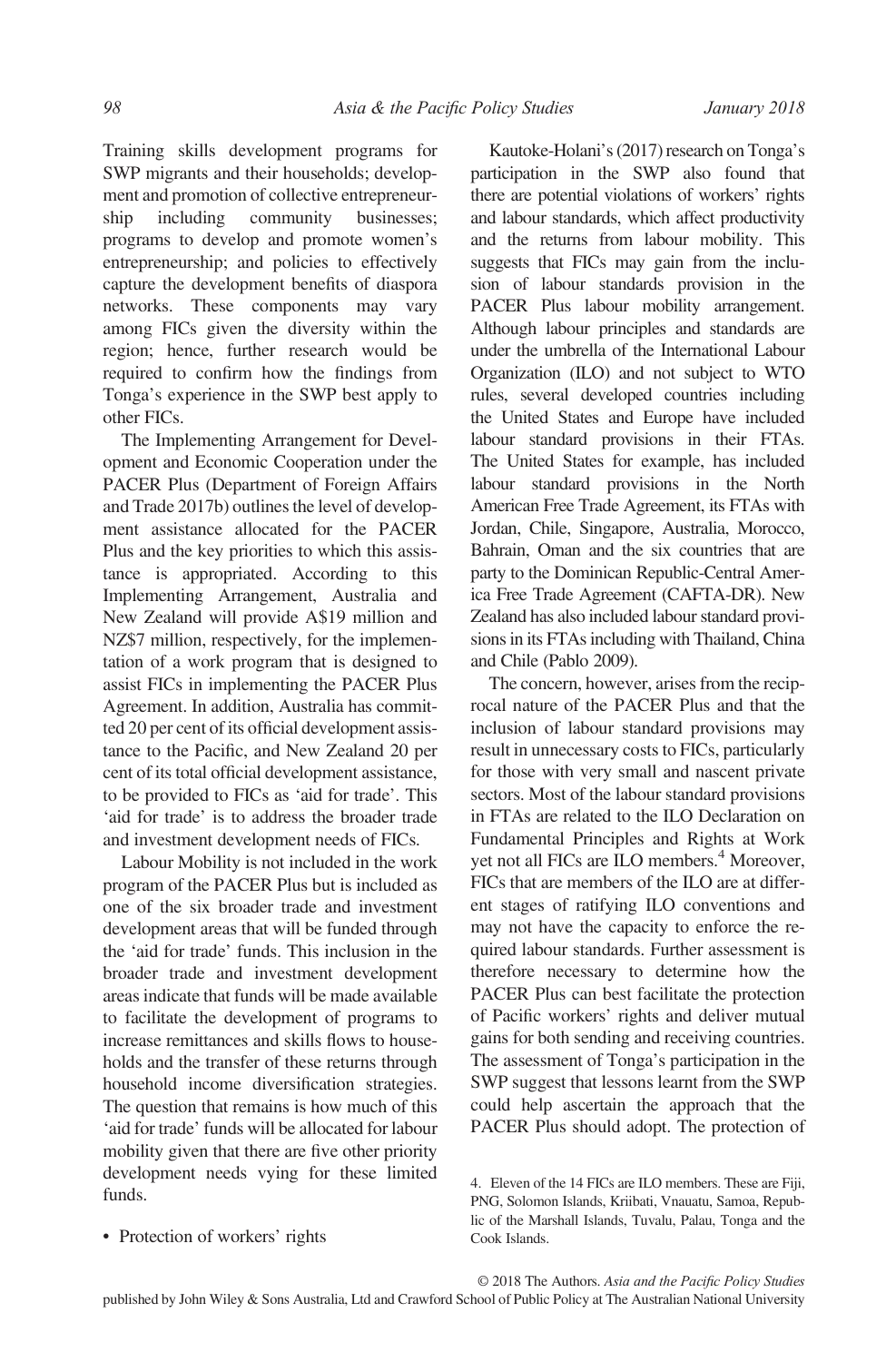workers' rights, however, is not explicitly featured in the PACER Plus Arrangement on Labour Mobility, and it is therefore unlikely to be covered under the Arrangement.

#### 4. The Role of the Seasonal Worker Program and Recognized Seasonal Employer Relative to the Pacific Agreement on Closer Economic Relations Plus

Notwithstanding the importance of the PACER Plus, Bilateral Labour Agreements (BLAs), such as the SWP and the RSE, are the most commonly used approach for the facilitation and management of labour mobility (Goswami et al. 2013; Wickramasekara 2015). The first wave of BLAs dates back to as early as 1900, predating the Uruguay Round and the conception of FTAs. As of 2014, an estimated 358 BLAs have been identified; 61.7 per cent of which are operating in Europe and the Americas (Wickramasekara 2015). The only operating BLAs in the Pacific are the SWP and the RSE.

The proliferation of BLAs can be attributed to the advantages associated with the fact that BLAs are not subject to MFN rules as are the GATS and FTAs. Because these are agreements between two parties, the issue of nondiscrimination against a third country does not apply in these bilateral agreements (Goswami et al. 2013). Moreover, BLAs are mostly Memoranda of Understanding, which grants parties the flexibility to establish the scope, access conditions and labour management measures that best caters to their development interests (Wickramasekara 2015). It also allows the two parties to reach consensus on issues relating to regulatory barriers hence providing less restrictive market access provisions relative to the GATS Mode 4 and FTAs.

The flexibilities granted under BLAs allow these agreements to be predominantly driven by the demands of receiving countries. The scope of skills and sectors covered under BLAs can therefore range from skilled to low-skilled workers depending on the labour shortages in the receiving country party and are not limited only to skills and occupations associated with

Mode 3 as in the case of GATS Mode 4 and FTAs (Goswami et al. 2013).

These advantages may cause some to consider the PACER Plus as redundant, but this may not be the case as BLAs also have a number of drawbacks. One of the key problems is their non-binding nature. In contrast to the GATS and FTAs, which are governed by set rules that determine the conditions under which trade is undertaken, BLAs are primarily subject to the conditions set by receiving countries thus exposing sending countries to high risks of uncertainty. Moreover, because of this nonbinding nature, BLAs have been heavily criticised for the exploitation of workers and the violation of their rights under these programs (Hugo 2009). The disadvantages of BLAs, particularly their non-binding nature, suggest that the SWP cannot exist as a substitute for the more binding PACER Plus Agreement. Nonetheless, the benefits accruing from the flexibility of the SWP can be complementary to the PACER Plus and even to the GATS. This suggests that the gains to FICs may be maximised through a system where both agreements can coexist and complement each other.

Nonetheless, because of the non-binding nature of the Arrangement on Labour Mobility, the role of the PACER Plus relative to the SWP and RSE is unclear. The non-binding nature of the SWP and RSE meant that they were primarily subject to the conditions set by receiving countries thus requiring a binding labour mobility agreement to secure commitments for FICs (Goswami et al. 2013). The lack of a binding labour mobility agreement for low-skilled and semi-skilled workers within PACER Plus suggests that FICs no longer have a binding framework to safeguard them from the uncertainties associated with BLAs.

#### 5. Conclusion

The analysis in this article suggests that FTAs, such as the PACER Plus, provide a critical opportunity for cooperation between the Pacific sending countries and key receiving countries such as Australia and New Zealand. Yet the analysis of the PACER Plus text suggests that the agreement may not provide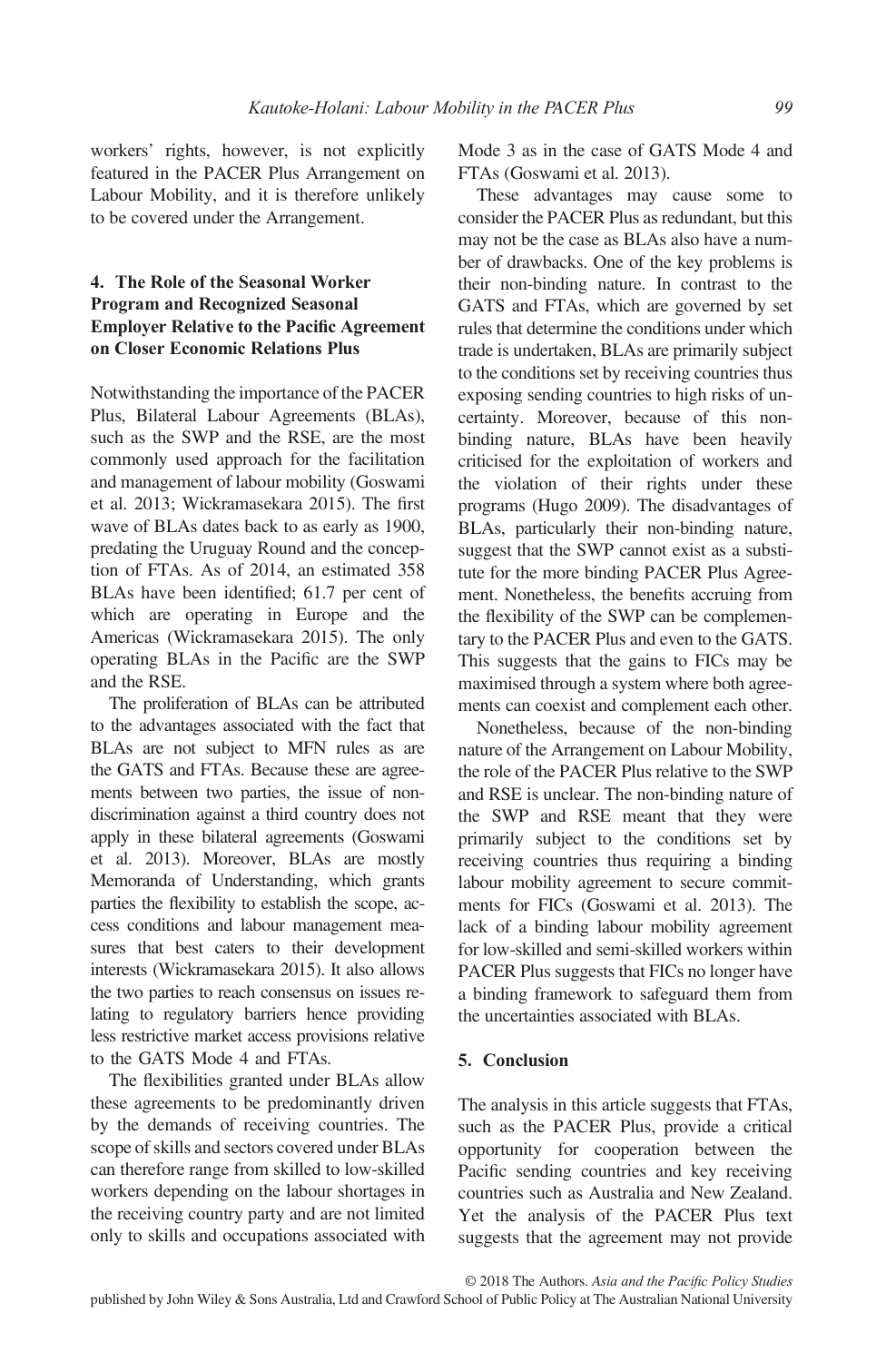the much anticipated opportunity to enhance the positive development impact of labour mobility in FICs.

The benefits of the agreement were considered to be contingent on its inclusion of a legally binding labour mobility agreement that can facilitate increased labour market access for low-skilled and semi-skilled Pacific workers as well as enhance the development impact of this labour mobility in FICs. The PACER Plus Arrangement on Labour Mobility, however, is not only non-binding but it also does not include concrete commitments to ensure that FICs will gain development outcomes that exceed what they currently have under the SWP and RSE.

Given that both the SWP and the PACER Plus Arrangement on Labour Mobility are both non-binding labour mobility agreements, the role of the PACER Plus relative to the SWP and RSE is now unclear. What is certain is that the development gains from labour mobility for FICs are predominantly subject to the unilateral decisions of Australia and New Zealand. Nonetheless, the substantial positive expansions unilaterally undertaken by Australia to the SWP in recent years give hope that the development benefits of labour mobility can still be enhanced, even without the PACER Plus.

This article is part of the author's doctoral research at the University of Adelaide and has been developed as part of her work as a visiting fellow at the ANU Department of Pacific Affairs.The author is currently employed as the Deputy CEO of the Ministry of Commerce, Consumer, Trade, Innovation and Labour in Tonga. She is the Head of the Policy Division of the Ministry and has been engaged in trade negotiations for Tonga since 2009. She has completed a Doctor of Philosophy at the University of Adelaide with a thesis on the role of the Seasonal Worker Program and the PACER Plus in enhancing the development impact of labour mobility in Pacific Island sending countries.

#### **References**

Crawford JA, Fiorentino RV (2005) The Changing Landscape of Free Trade Agreements. World Trade Organization, Geneva.

- Crean SF (2009) Our Pacific Agenda: The Opportunity of PACER Plus, viewed June 2017 <[http://trademinister.gov.au/](http://trademinister.gov.au/speeches/2009/090802_lowy.html) [speeches/2009/090802\\_lowy.html](http://trademinister.gov.au/speeches/2009/090802_lowy.html)>.
- Department of Employment (2015). Employment Outlook to November 2019. Do Employment. Canberra Australian Government.
- Department of Foreign Affairs and Trade (2016a) Malaysia–Australia FTA Chapter 11 – Framework on Mutual Recognition Arrangements, viewed March 2016 <[http://](http://dfat.gov.au/trade/agreements/mafta/Pages/malaysia-australia-free-trade-agreement.aspx#chap_11) [dfat.gov.au/trade/agreements/mafta/Pages/](http://dfat.gov.au/trade/agreements/mafta/Pages/malaysia-australia-free-trade-agreement.aspx#chap_11) [malaysia-australia-free-trade-agreement.](http://dfat.gov.au/trade/agreements/mafta/Pages/malaysia-australia-free-trade-agreement.aspx#chap_11) [aspx#chap\\_11](http://dfat.gov.au/trade/agreements/mafta/Pages/malaysia-australia-free-trade-agreement.aspx#chap_11)>.
- Department of Foreign Affairs and Trade (2015) CHAFTA Side Letter on Skills Assessment and Licensing Department of Foreign Affairs and Trade. Australia, DFAT.
- Department of Foreign Affairs and Trade (2016b) Singapore–Australia Free Trade Agreement Chapter 11 – Movement of Business Persons, viewed March 2016 <[http://dfat.gov.au/trade/agreements/safta/](http://dfat.gov.au/trade/agreements/safta/official-documents/Documents/SAFTA-chapter-11.pdf) offi[cial-documents/Documents/SAFTA](http://dfat.gov.au/trade/agreements/safta/official-documents/Documents/SAFTA-chapter-11.pdf)[chapter-11.pdf](http://dfat.gov.au/trade/agreements/safta/official-documents/Documents/SAFTA-chapter-11.pdf)>.
- Department of Foreign Affairs and Trade (2017a) PACER Plus Labour Mobility Arrangement, viewed June 2017 <[http://dfat.](http://dfat.gov.au/trade/agreements/pacer/Documents/arrangement-on-labour-mobility.pdf) [gov.au/trade/agreements/pacer/Documents/](http://dfat.gov.au/trade/agreements/pacer/Documents/arrangement-on-labour-mobility.pdf) [arrangement-on-labour-mobility.pdf](http://dfat.gov.au/trade/agreements/pacer/Documents/arrangement-on-labour-mobility.pdf)>.
- Department of Foreign Affairs and Trade (2017b) Implementing Arrangement for Development and Economic Cooperation under the Pacific Agreement on Closer Economic Relations Plus, viewed June 2017 <[http://dfat.gov.au/trade/agreements/](http://dfat.gov.au/trade/agreements/pacer/Documents/implementing-arrangement-for-development-and-economic-cooperation.pdf) [pacer/Documents/implementing-arrangement](http://dfat.gov.au/trade/agreements/pacer/Documents/implementing-arrangement-for-development-and-economic-cooperation.pdf)[for-development-and-economic-cooperation.](http://dfat.gov.au/trade/agreements/pacer/Documents/implementing-arrangement-for-development-and-economic-cooperation.pdf) [pdf](http://dfat.gov.au/trade/agreements/pacer/Documents/implementing-arrangement-for-development-and-economic-cooperation.pdf)>.
- Fink C, Jansen M (2007) Services Provisions in Free Trade Agreements: Stumbling or Building Blocks for Multilateral Liberalization? Multilateralising Regionalism, Geneva.
- Goswami AG, Luthria M, Malaulau M, Sáez S (2013) In: Saez S (ed) When and Why Should Bilateral Labor Agreements Be Used? Let Workers Move; Using Bilateral Labour Agreements to Increase Trade in

© 2018 The Authors. Asia and the Pacific Policy Studies

published by John Wiley & Sons Australia, Ltd and Crawford School of Public Policy at The Australian National University